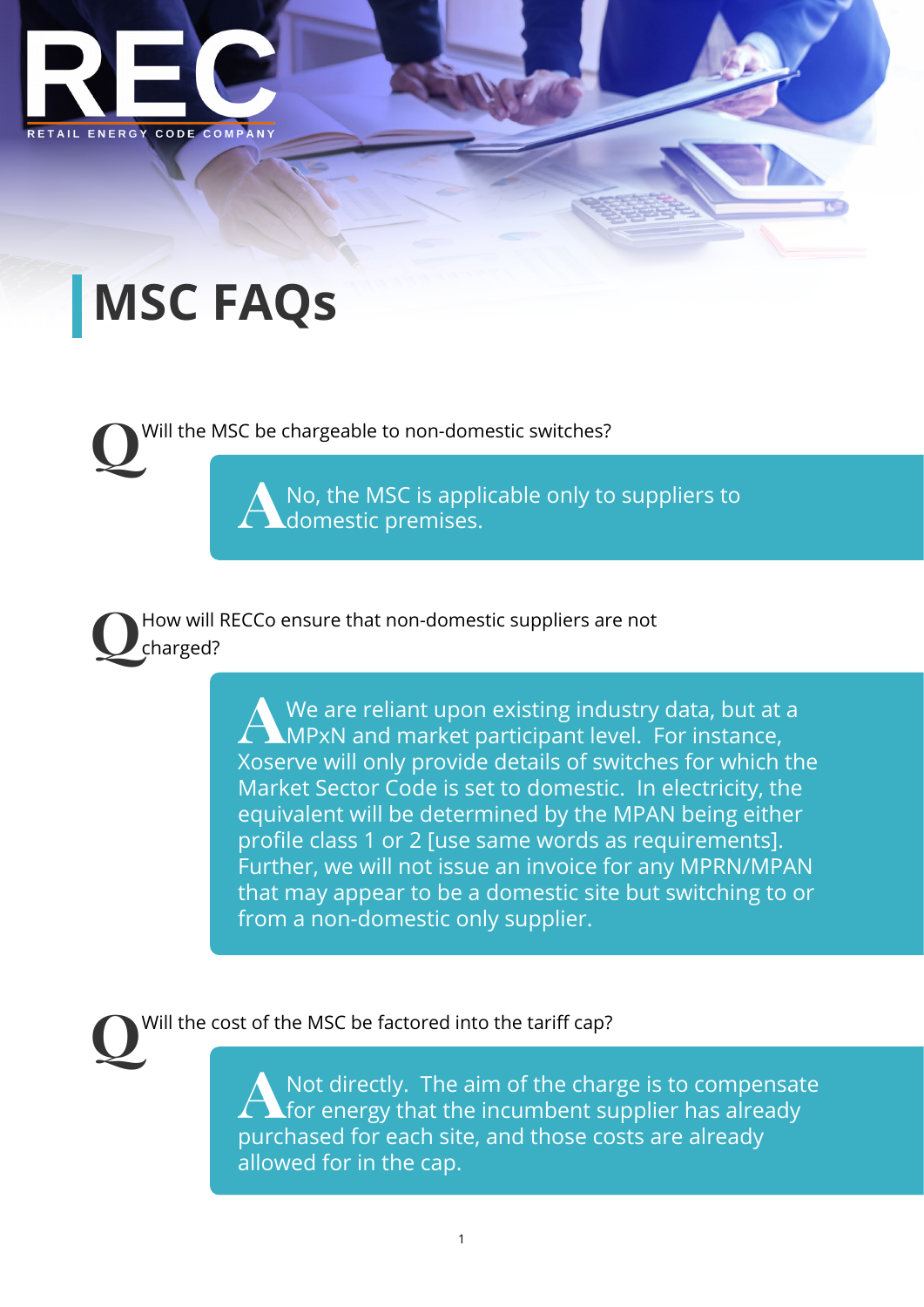

How often will the level of the MSC charge change?

We expect often to publish a revised MSC value on<br>a weekly basis, and for those values to take effect 2 working days later, as set out in the Ofgem Guidance.

**Q**How much supporting detail will be shown on the invoices to suppliers?

> **A**RECCo will issue invoices to each supplier listing all of the switching to or from each of the MPIDs registered to them in each MSC charge period.

**Q**How often will be the MSC be invoiced?

**A**Once the charge comes into effect RECCo will issue the MSC invoices every 28 days.

**Q**When will I receive the first MSC invoice?

**A**We are not expecting the MSC scheme to be fully operating until the end of June. If the MSC has been triggered by that data, an invoice covering the period from 14 April to the end of June will be issued by [date].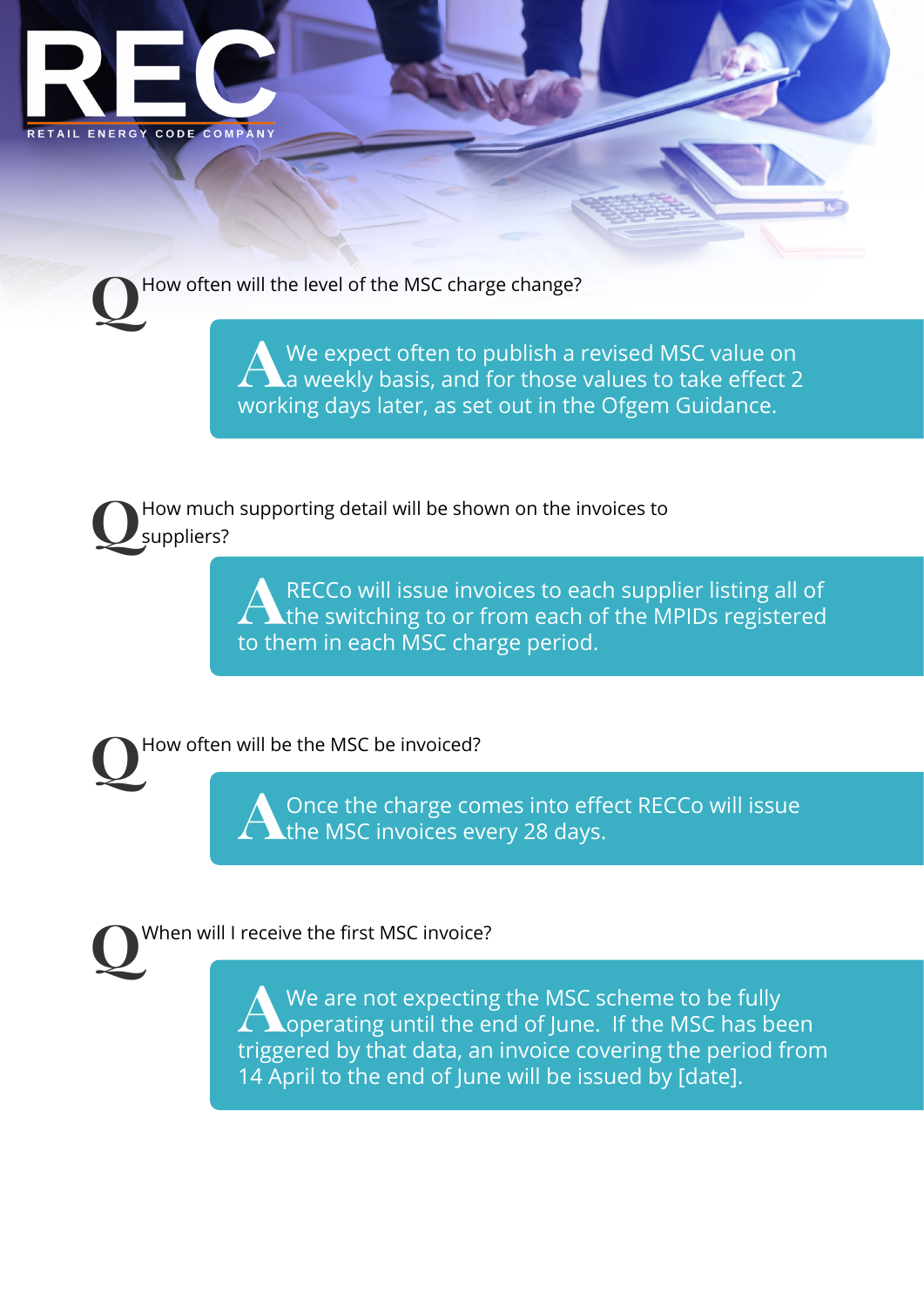



**A**MSC invoices will be payable within 5 Working Days.

**Q**Why are the payment terms shorter than normal RECCo invoices?

> **A** A key aspect of Ofgem's policy is that it wanted<br>
> monies payable to or from the scheme to be allocated quickly to improve supplier cash flows. 5 Working Days in a standard payment terms used elsewhere in the industry.

**Q**What happens if I don't pay within 5 Working Days?

Any suppliers who have not paid their invoices by the<br>due date will be sent a notice of late payment, which will also be copied to the Performance Assurance Board and to Ofgem. If payments remain outstanding after a further 20 Working Days, The PAB will notify the CSS to [cease supply point registrations of that supplier].

## **Q**What happens if I want to dispute the invoice?

**A**Any The MSC will operate on a 'pay now, dispute later' basis. If a supplier considers that there is a manifest error with the invoice, they should raise the matter immediately with RECCo which will consider the query. If the query cannot be resolved it may be referred to the PAB for dispute resolution. The PAB will not consider any dispute in relation to a invoice which has not been queried and/or for which payment remains outstanding.